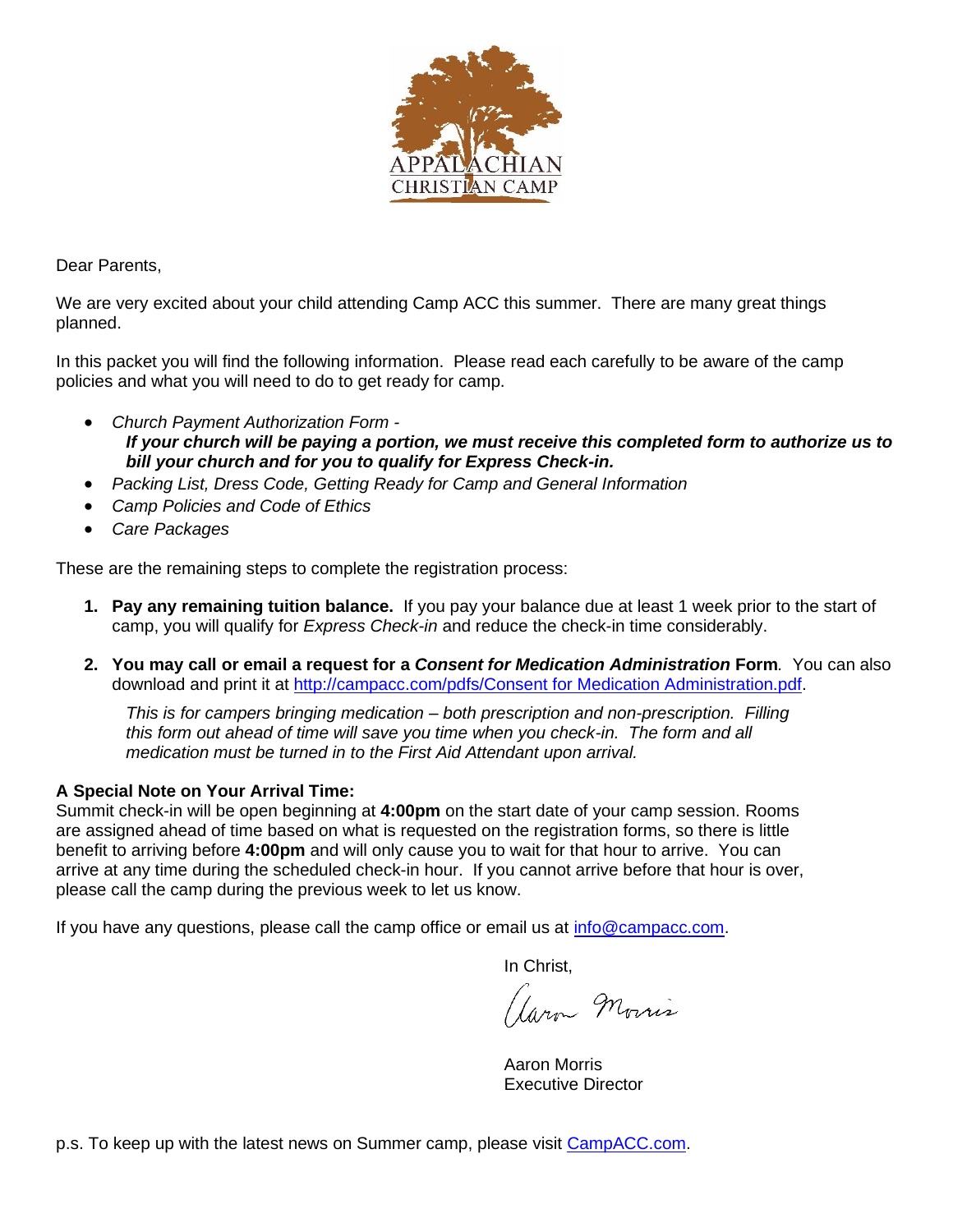

## **Church Payment Authorization**

| If your church will be paying a portion of the tuition, this form must be completed, and a<br>church representative must sign it. We must receive this completed form to authorize us to<br>bill your church and for you to qualify for Express Check-in. |  |
|-----------------------------------------------------------------------------------------------------------------------------------------------------------------------------------------------------------------------------------------------------------|--|
|                                                                                                                                                                                                                                                           |  |
| Camper Name: The Camper of the Camper Name:                                                                                                                                                                                                               |  |
| Camp session camper is attending:                                                                                                                                                                                                                         |  |

**Church Representative Signature Church Pate** 

**Send your completed form by email, fax, or postal mail to:**

**[info@campacc.com](mailto:info@campacc.com)**

**(423) 743-3910 Fax**

**CampACC 512 Cross Circle Unicoi, TN 37692**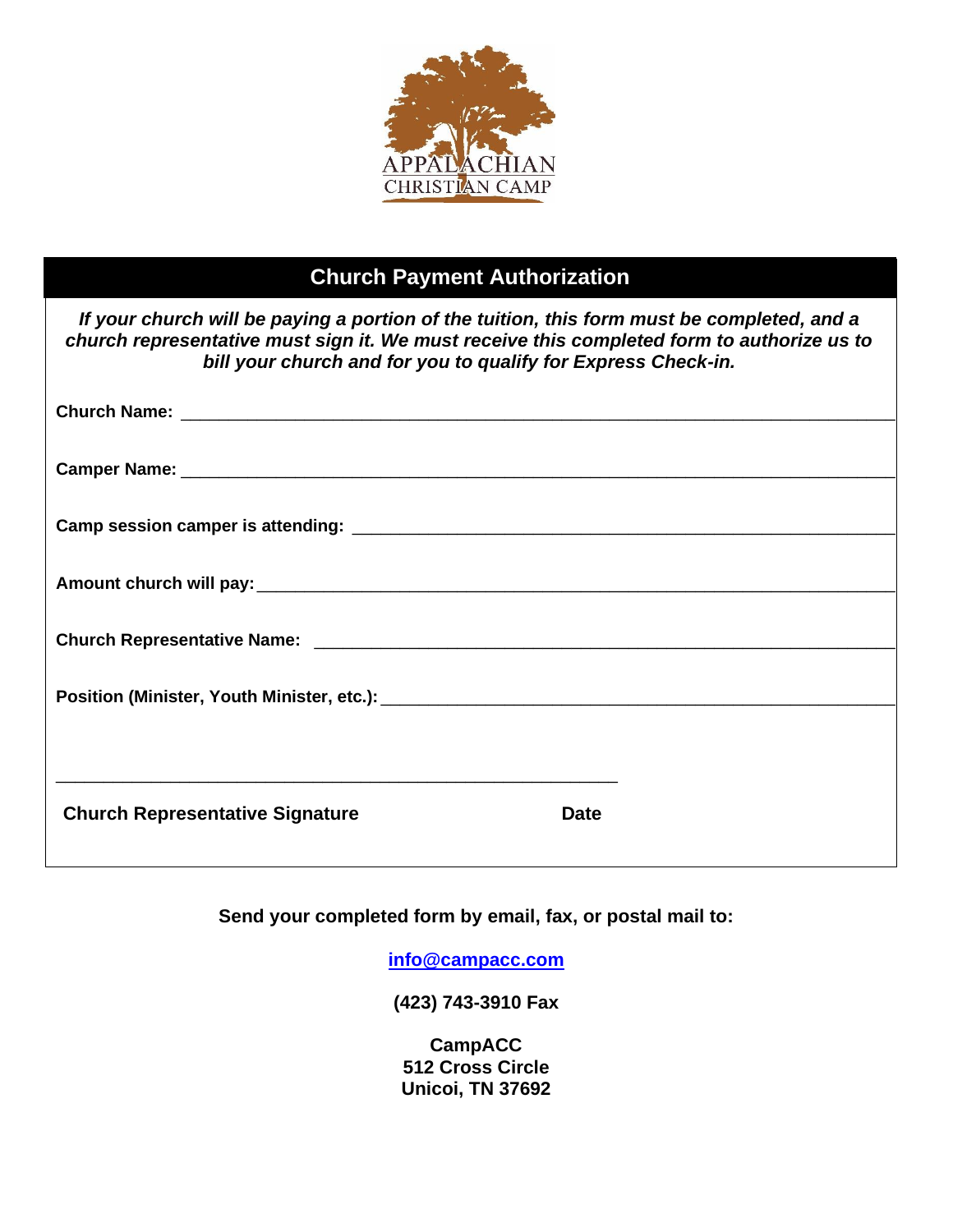## **Summit - Packing List**

## **Label all items!**

#### **What to Bring:**

- $\Box$  Bedding & pillow (twin bunks)
- ❑ Towels (pool & shower)
- ❑ Toiletries (in labeled shower caddy or toiletry bag)
- ❑ Sunscreen
- ❑ Summer clothes (bring some that can get dirty)
- □ Jacket or sweatshirt
- ❑ Modest swimsuit

#### **What Not to Bring:**

- **X** Food or drinks
- **X** Cell Phones / Tablets
- **X** Audio players / Headphones
- **X** Electronic games
- ❑ Sleepwear/ PJs
- ❑ Sandals/ water shoes
- ❑ Tennis shoes
- $\Box$  Laundry bag (labeled)
- ❑ Flashlight or headlamp
- $\Box$  Reusable water bottle
- ❑ Small backpack or other small bag
- ❑ Personal hand sanitizer (optional)
- **X** Firearms
- **X** Knives or other weapons
- **X** Fireworks
- **X** Air-soft gun /Paintball gun or any other recreational gun
- ❑ Bible
- ❑ Pen
- ❑ Canteen & Missions money
- $\Box$  Any necessary medication *all medications must be given to the 1st Aid Attendant during check-in.*
- **X** Tobacco products of any kind **X** E-Cigarettes
- **X** Alcoholic beverages

*Any of these items will be confiscated.*

## **Camp ACC Dress Code**

Campers must follow the Camp ACC dress code, which is casual and modest. Shoes must be worn on the campgrounds at all times. Remember to bring clothes that can get very messy.

#### **Swimming & Water Activity** Dress Code:

*Girls* – Swimsuits are to be a modest one-piece or "tankini" that completely covers the midriff. No suits that are too tight or low cut, bare midriffs, or bikinis. Tank tops at the pool should be modest.

*Boys* - Boxer-style swimsuits only please. No low-slung shorts or pants, tight shirts or short shorts.



**Dress Casual Shorts are great too. Pants and T-Shirts are great**



**No tight shirts, sweaters, pants, or shorts please.**



**Rear-view / no thanks! Keep your pants Pulled up.**

## **How to Dress Around Camp**



**Girls can wear dresses or skirts if they want.**



**Please guys, no tank tops or short shorts.**



**No spaghetti straps, bare** 

**Hey girls! No short skirts or low-cut tops.**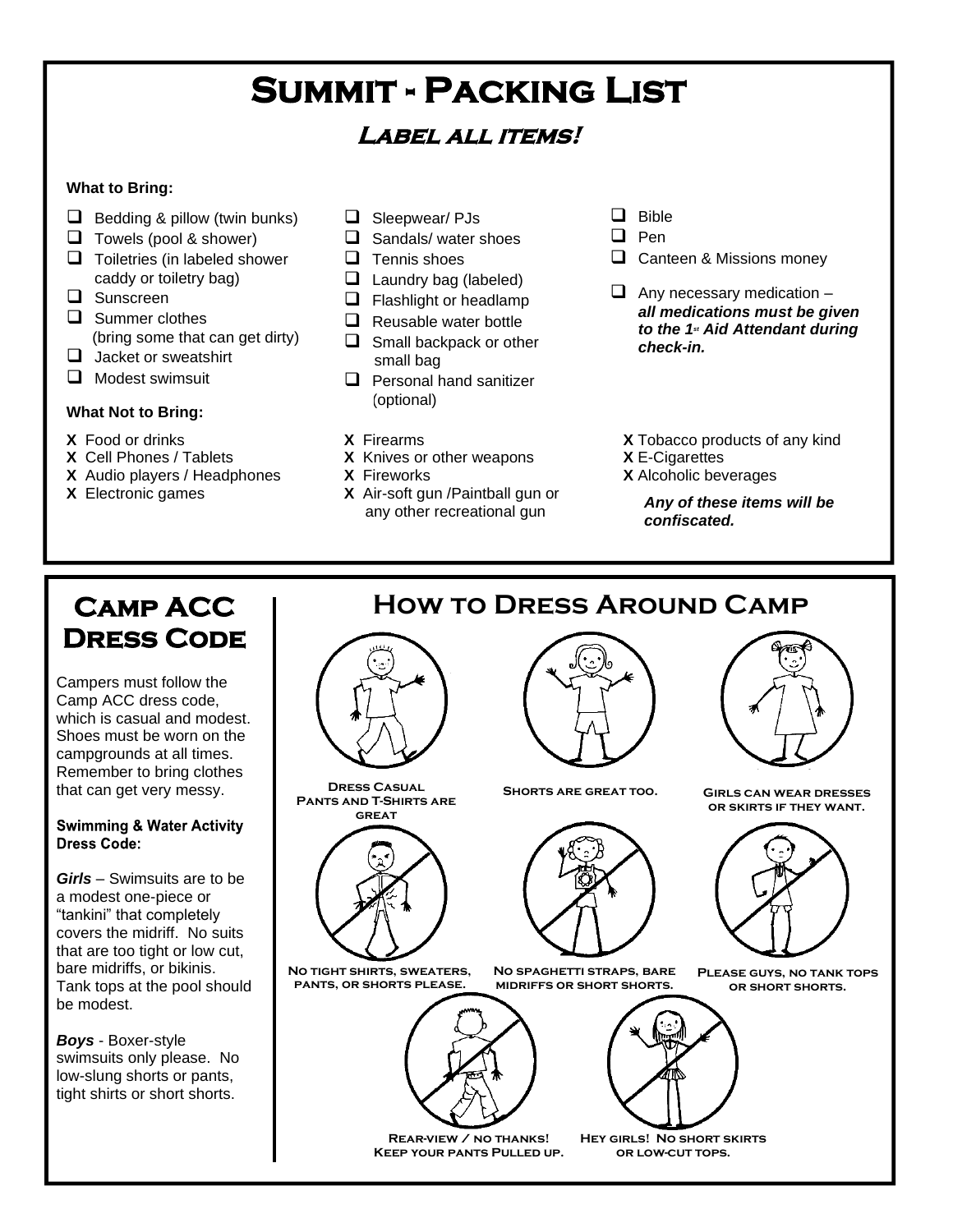## *Getting Ready for Camp & General Information*

#### **Canteen Accounts:**

Camper money deposited in a canteen account can be used for snack & drink purchases in the canteen and to make donations to the mission for that session. All donations to missions will be at the discretion of the camper. Campers are given an opportunity to close out their account on the last night of the session and receive a refund and/or donate to missions if they wish. All money left in accounts at the end of the session will automatically be donated to that session's mission.

#### **Missions:**

Because each camp session supports a foreign or local mission, campers will have opportunities to learn about the mission work performed and opportunities to contribute financially. Campers will be able to give at offering times, from their canteen accounts, and participate in some fun activities that raise money for missions – carnivals, goofy auctions, etc. It is the parent's responsibility to instruct their child in how they want them to divide the money between canteen and missions.

#### **Defeating Homesickness:**

*Homesickness Spreads Quickly from Parent to Child.* We have found that many times parents are homesick for their children, while the children are fine. But, if a homesick parent calls or visits a child who is not homesick, the child soon becomes homesick.

For this reason, we discourage phone calls and visits with parents and/or siblings. If a child does get homesick, we will do our best to try to keep them involved in the activities of the camp and hope that it will pass. If it does not pass, we will allow your child to call you. If your child does not call, this is the best sign that things are **GREAT!**

*Say Encouraging Things as You Leave*. This can be the most helpful tool in defeating homesickness. Say things like, "You are going to have a great time!", "Look at all of the fun things you will be doing". Please resist the temptation to say things like, "I don't know how we are going to make it without you.", "Are you sure you're going to be OK?", "The house sure will be empty without you there." Focus on the positives!

#### **Phone access:**

Campers are not given access to the phones. Exceptions will be at the discretion of the Camp Administration and the Program Director of each session. Cell phones are not permitted as they are a distraction to the camp program and environment.

#### **Visiting the camp:**

Visiting the campers is discouraged. Besides the obvious distraction it could cause to the program, the visit can also cause a camper to become homesick. Please notify the Camp office if you must visit your child. All visitors must check-in and out with guest services.

#### **Leaving campus:**

Campers are only allowed to leave campus for scheduled camp activities. If you need to take your child off campus, please let the Program Director and Camp office know when and for how long the camper will be gone. We need this information as soon as possible. Campers must be checked out and back in with guest services.

#### **Luggage:**

*Please tag all luggage before arriving* – luggage tags are not provided. The Camp ACC staff will gladly transport your camper's luggage to their lodging facility if you wish.

#### **Lost and Found items:**

Camp ACC is not responsible for items left behind, lost or stolen. It is recommended that all items be labeled. Lost and Found items will be kept at the camp for 4 weeks and then donated to charity if not claimed.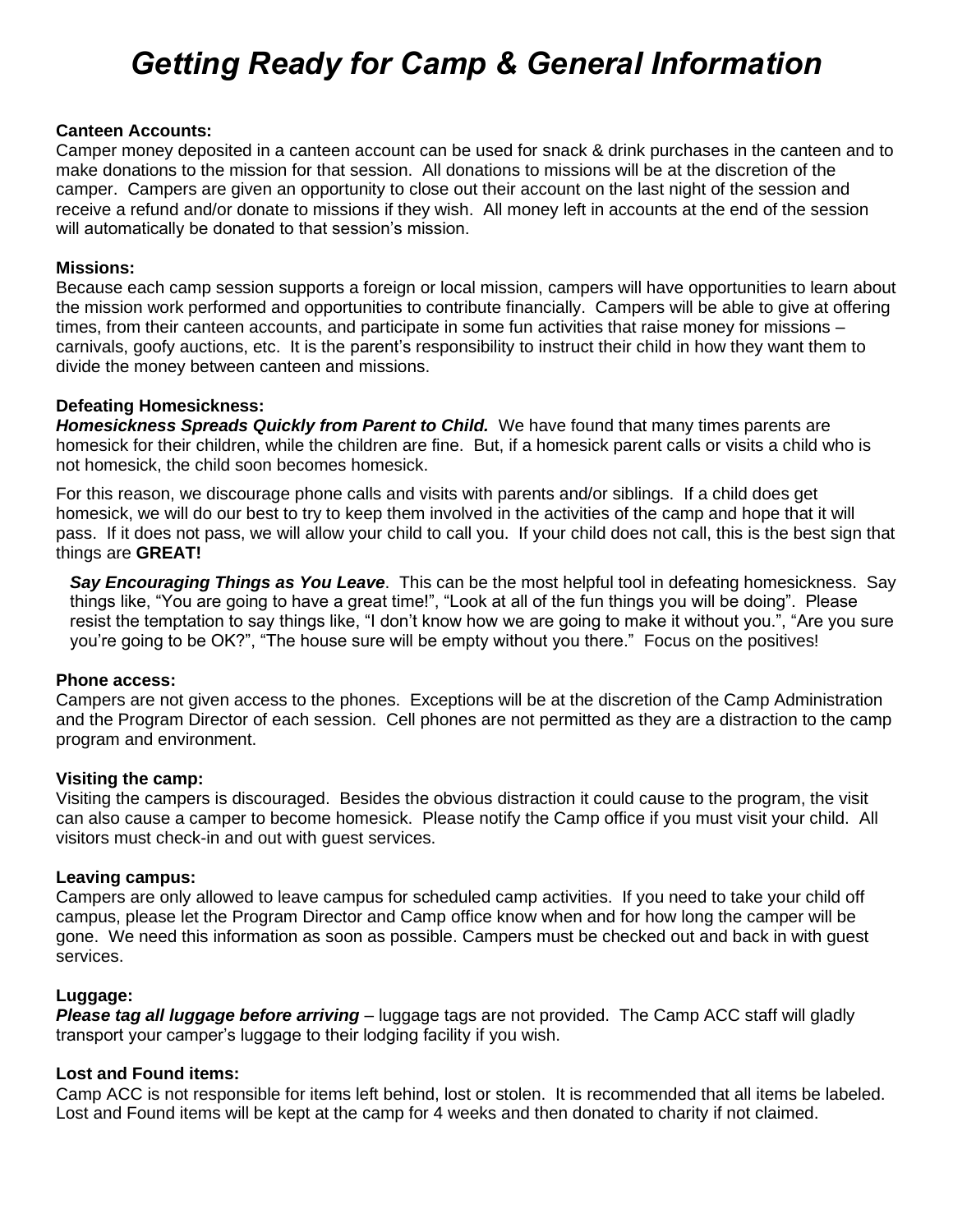

## **Policies and Code of Ethics**

- 1. All Students, Parents, Program Directors, Staff and Visitors are expected to conduct themselves appropriately. Unacceptable behavior by anyone will result in dismissal.
- 2. Students failing to respond to the authority of all camp staff will be dismissed.
- 3. Students caught stealing and/or pilfering through others' belongings will be dismissed.
- 4. Any student using or in possession of alcohol, tobacco products, drugs, firearms or other weapons will be dismissed.
- 5. Any student caught ingesting or inhaling any substance deemed harmful or intended to induce a "high" will be dismissed.
- 6. Students caught in the sleeping area of the opposite sex will be dismissed.
- 7. No food or drinks are allowed in the dormitories or lodge. All food and drinks found in these areas will be confiscated immediately.
- 8. Campers are not permitted to carry cell phones. Permission to use camp phones must be obtained from the Camp Director or Program Director.
- 9. Students who leave the camp without permission from the Program Director and the Camp Office will be dismissed upon their return.
- 10. Students who fail to abide by the Program Director's schedule (exceptions: sickness, injury) will be subject to dismissal.
- 11. Students who refuse to follow the *Dress Code* will be subject to dismissal.
- 12. All medications must be given to the 1<sup>st</sup> Aid Attendant during check-in. Students caught with any medication in the dormitories will be subject to dismissal.
- 13. Students who drive to camp must lock their cars upon arrival and not return to them without the explicit permission of the Program Director. Any student with unauthorized access to their vehicles will be subject to dismissal.
- 14. Students will be charged for any property that is damaged either deliberately or as the result of unauthorized activities.
- 15. Visitors must check in at the Camp Office or Guest Services.
- 16. Pets and all other animals are not permitted without prior authorization. If authorization is given, all animals must have current rabies vaccinations and must be restrained at all times on campus.